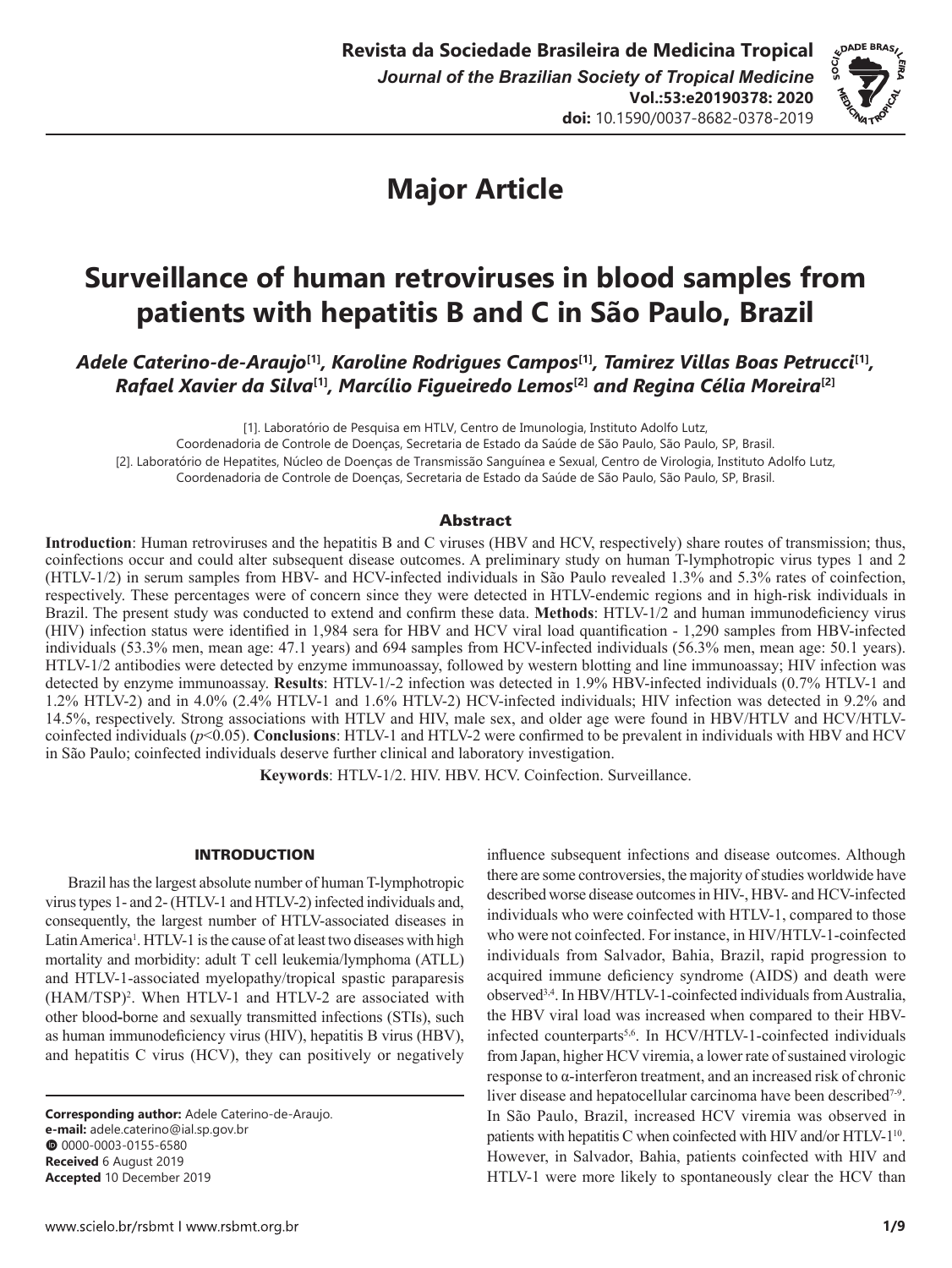patients with HIV/HCV or HCV alone<sup>11</sup>. Conversely, coinfection with HTLV-2 has been shown to slow the progression to AIDS in HIV-infected individuals<sup>12</sup> and to decrease HCV viral loads in people with hepatitis  $C^{10,13}$ . Thus, the search for HTLV-1 and HTLV-2 in HIV-infected individuals, as well as in patients with HBV and HCV, has prognostic value.

Due to the high mortality and morbidity of HIV, HBV and HCV infections worldwide, together with the high transmission/ dissemination capacity of these viruses, infection notification is compulsory in Brazil. According to the Brazilian Ministry of Health's (MH) *Epidemiologic Bulletins of HIV/AIDS and Viral Hepatitis*, there were 926,742 cases of AIDS (1980 to 2018), 218,257 cases of hepatitis B (1998 to 2017), and 491,960 cases of hepatitis C (1999 to 2017); the majority of which were reported in the Southeast region of Brazil<sup>14,15</sup>.

In contrast, HTLV-1 and HTLV-2 are neglected infectious diseases in Brazil. There is no obligatory notification policy and these infections are not included on the list of neglected diseases; they are similarly mistreated in other parts of the world<sup>16</sup>. Thus, the real numbers of HTLV-1/-2-infected individuals in Brazil and elsewhere are unknown. Only considering published data, an estimated 800,000 HTLV-1-infected individuals were reported in Brazil in  $2012^1$ ; this number might be underestimated<sup>17</sup>. In fact, another study conducted with blood donors from Brazil in 2005 estimated 2.5 million HTLV-1/2-infected individuals<sup>18</sup>. Thus, the notification of HTLV-1/-2 infections could solve the discrepant results and clarify the prevalence<sup>16,17</sup>.

Considering the data described above and the expertise of the Instituto Adolfo Lutz (IAL) of São Paulo from the studies on HTLV-1/2, two years ago, we decided to investigate the prevalence of HTLV-1 and HTLV-2 in patients with hepatitis B and C. The preliminary results concerning because included both HTLV-1 and HTLV-2: an overall prevalence of HTLV-1/2 of 1.3% in individuals with hepatitis B and 5.3% in individuals with hepatitis C, and an association with HIV in the HBV/HTLV-coinfected individuals<sup>19</sup>. Moreover, high HCV viral loads were detected in HCV/HIV- and/or HCV/HTLV-1-coinfected individuals<sup>10</sup>. Unfortunately, the low number of HBV/ HTLV-coinfected individuals did not allow comparison between HBV-infected, HBV/HIV- and/or HBV/HTLV-coinfected individuals. At present, we decided to extend and confirm these preliminary data by conducting surveillance of HTLV-1, HTLV-2 and HIV in the blood samples of patients with viral hepatitis B and C in São Paulo. This would enhance the number of coinfected individuals to enable further HBV and HCV viral load and clearance analyses.

# **METHODS**

#### **Study population**

The Instituto Adolfo Lutz (IAL), a public health laboratory in São Paulo, Brazil, and the reference laboratory for viral hepatitis, HIV and HTLV-1 and HTLV-2 infections, carried out the diagnosis and surveillance of these viruses. They also evaluated the epidemiological trends of the infections and coinfections. This institute has a central laboratory located in the city of São Paulo; analyses of high complexity are performed there. It also has 12 regional laboratories spread throughout the state of São Paulo. Patients who attended IAL came from different specialized health centers; this included STI/AIDS and viral hepatitis centers. A cross-sectional/transversal anonymous study was conducted using the data obtained from 1,984 plasma/serum samples. These were collected from 1,290 patients analyzed for HBV viral load (HBV group: 688 males, mean age of 48.2 years; 602 females, mean age of 45.8 years), and 694 patients analyzed for HCV viral load (HCV group: 391 males, mean age of 50.2 years; 303 females, mean age of 50.0 years). The collection occurred from June 2015 to June 2016 at the central IAL; the samples were stored at -20 °C.

The majority of samples were collected from the health centers in São Paulo city and its vicinity (metropolitan area) and in the cities in the eastern region of the state (up to 200 km from São Paulo city) (**Figure 1**).

The serological diagnoses of hepatitis B and C were performed at the specialized health centers where the patients were seen for clinical follow-up. These services used different immunoassays for the diagnoses, depending on availability (i.e., immunochromatographic, enzymatic or chemiluminescence assays). In some cases, HCV infections were confirmed using RNA quantification at IAL, using the Abbott Real-Time HCV assay (Abbott Molecular Inc., Illinois, USA).

# **Laboratory Analyses**

The samples were screened for HTLV-1/-2-specific antibodies at the HTLV Research Laboratory of the central IAL using enzyme immunoassay (EIA, Murex HTLV-I/II, Diasorin, UK). The reactions and interpretations of the results were performed according to the manufacturer's instructions. The cut-off values and the gray zones were calculated; the samples considered reactive or inconclusive in the screening tests were further confirmed by Western blotting (WB) assay (HTLV BLOT 2.4, MP Biomedicals, Asia Pacific Pte Ltd.). For the WB confirmatory assay, the results were interpreted according to the stringent criteria provided by the manufacturer. Briefly, HTLV-1-positive serum samples were defined as the presence of gag (p19 with/without p24) and two env (GD21 and rgp46-I) bands. HTLV-2-positive samples were defined as reactive to gag (p24 with/without p19) and two env (GD21 and rgp46-II) bands. Samples showing antibodies to both gag (p19 and p24) and env (GD21) bands were considered HTLV-positive but untypeable. Any other patterns of bands were denoted as indeterminate.

In an attempt to confirm and/or to discriminate the samples with WB-inconclusive results (i.e., WB-indeterminate or HTLV-positive but untypeable), the samples were tested by line immunoassay (LIA; INNO-LIA HTLV-I/II, Fujirebio, Europe N.V., Belgium). The strips used in LIA contain antigens for validating, confirming and discriminating the results. For validation, the line marked by each sample was compared with the control line; a score ranging from  $+/-$  to  $+3$  was assigned. The confirmatory antigens included gag p19 I/II, gag p24 I/II, env gp46 I/II, and env gp21 I/II. No bands, or the occurrence of a single band (gag p19 I/II, gag p24 I/II, or env gp46 I/II), denoted a negative result. The presence of one band (env gp21 I/II) or two bands (except env gp21 I/II) indicated indeterminate results, while two bands (env gp21 I/II and gag p19 I/II, gag p24 I/ II, or env gp46 I/II) indicated HTLV positivity. Three discriminatory bands (gag p19-I, env gp46-I, and env gp46-II) were considered as follows: HTLV-1 positivity was indicated by the reactivity to gag p19-I and/or env gp46-I, while HTLV-2 positivity was considered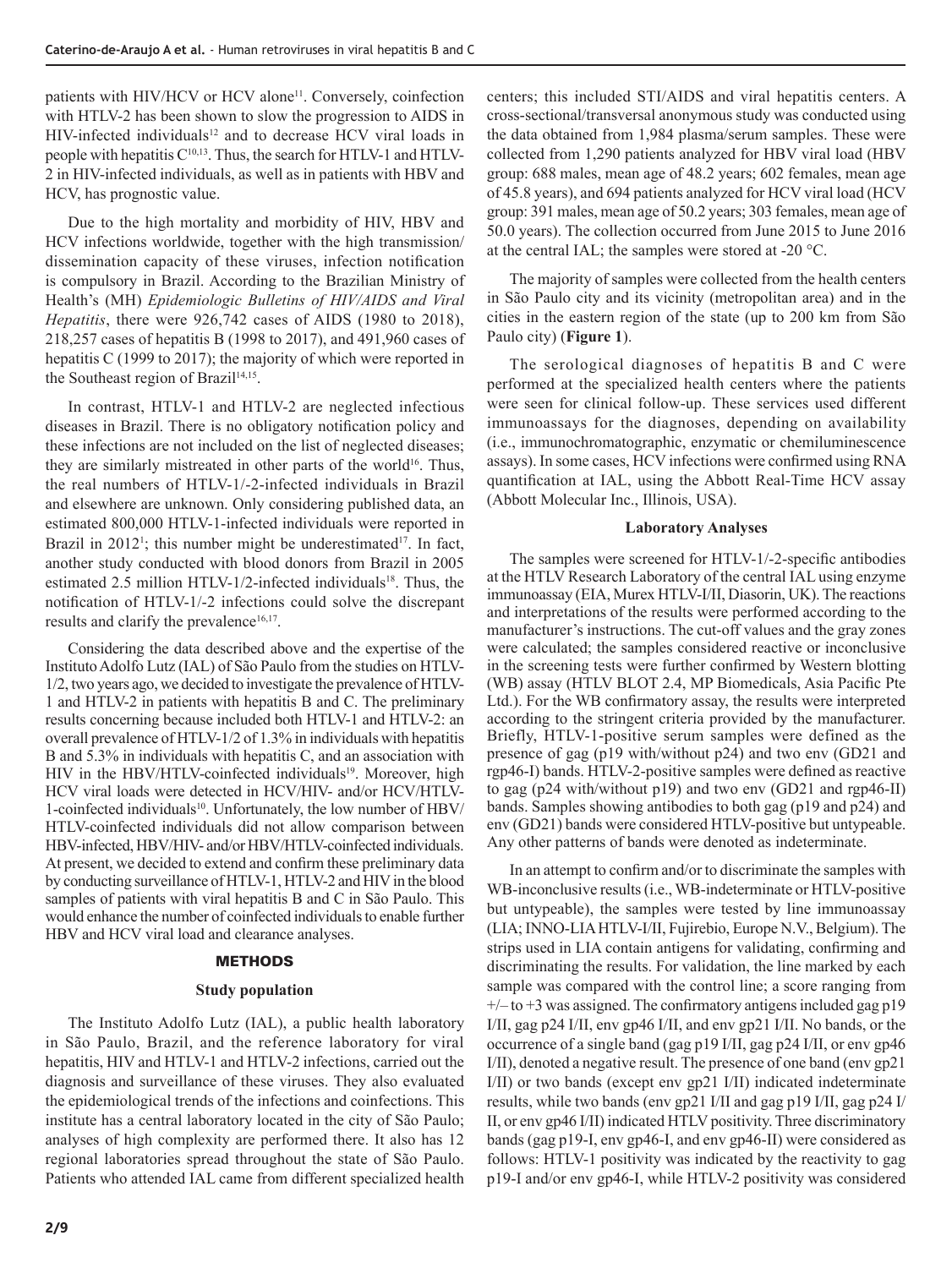

**FIGURE 1**: Maps of the state of São Paulo highlighting the regions from which the samples for hepatitis B (**A**) and hepatitis C (**B**) viral load measurement were collected. The number of samples from each region is depicted on the map.

when the samples showed env gp46-II or a higher intensity of the env gp46-II band than the gag p19-I and the env gp46-I bands.

In addition, HIV infection was investigated by an EIA of high sensitivity and specificity, capable of detecting both HIV-1- and HIV-2-specific antibodies and the p24 antigen of HIV-1 (Murex HIV Ag/Ab Combination, Diasorin, UK). This assay allows the identification of early HIV infections. The reaction was carried

out according to the manufacturer's instructions; the results were defined as positive or negative for HIV infection.

## **Statistical Analyses**

The laboratory results and the patients' demographic data were recorded and analyzed according to the Epi Info version 3.5.4 software (Atlanta, GA, USA). Differences in the number of males and females in each group were statistically evaluated using the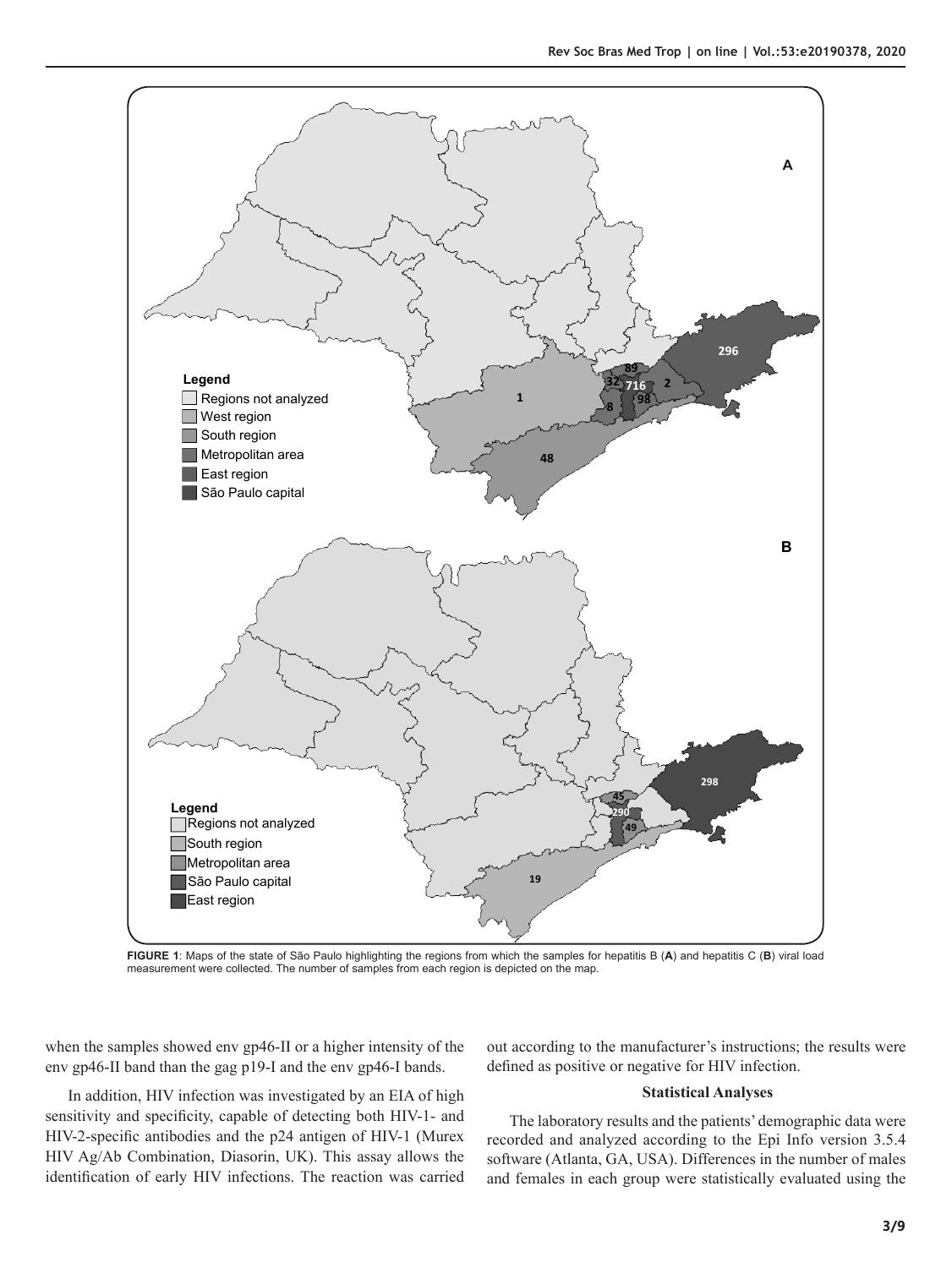chi-square test or Fisher's exact test, as appropriate. GraphPad Prism software version 5.03 (San Diego, CA, USA) was employed for age comparisons among groups using the Mann–Whitney U test (two groups), the Kruskal-Wallis ANOVA test, and Dunn's Multiple Comparison Test (three or more groups). A *p*-value of ≤0.05 was considered significant. Logistic regression analysis was used to identify the factors associated with HTLV-1/2 infection by calculating odds ratios (ORs) and 95% confidence intervals (CIs).

# **Ethical considerations**

The study was approved by the Ethics Committee for Research at IAL (CTC#21I-2016) and received the MH protocol number: CAAE - 55837316.0.0000.0059. All procedures were performed in accordance with the principles established in the Declaration of Helsinki of 1975, as revised in 1983. The study was conducted anonymously.

## RESULTS

During the HTLV-1/-2 screening of the 1,984 plasma/serum samples, 55 reacted positively and were tested by WB; 43 had confirmed HTLV-1 or HTLV-2 positive results, 11 had WBinconclusive results (nine WB-indeterminate, and two WB positive but HTLV untypeable results), and one had WB-negative result. After INNO-LIA analysis of the 11 WB-inconclusive samples, HTLV-1 or HTLV-2 was confirmed in nine samples, one sample was negative, and one remained indeterminate. The distribution of these samples, according to group (HBV or HCV), and the final HTLV results are presented in **Figure 2**.



**FIGURE 2**: Diagram of HTLV serological results, with an emphasis on the indeterminate and HTLV-untypeable samples in the Western blot analyses and the final results of the line immune assays in blood samples from patients with hepatitis B and C in São Paulo.

Serological assays and results are described in detail in the Methods section.

**n:** number of samples; **HBV:** hepatitis B virus; **HCV:** hepatitis C virus; **HTLV-1:** human T-cell lymphotropic virus type 1; **HTLV-2:** human T-cell lymphotropic virus type 2; **HTLV:** human T-cell lymphotropic virus untypeable; **NEG:** negative sample; **IND:** indeterminate sample.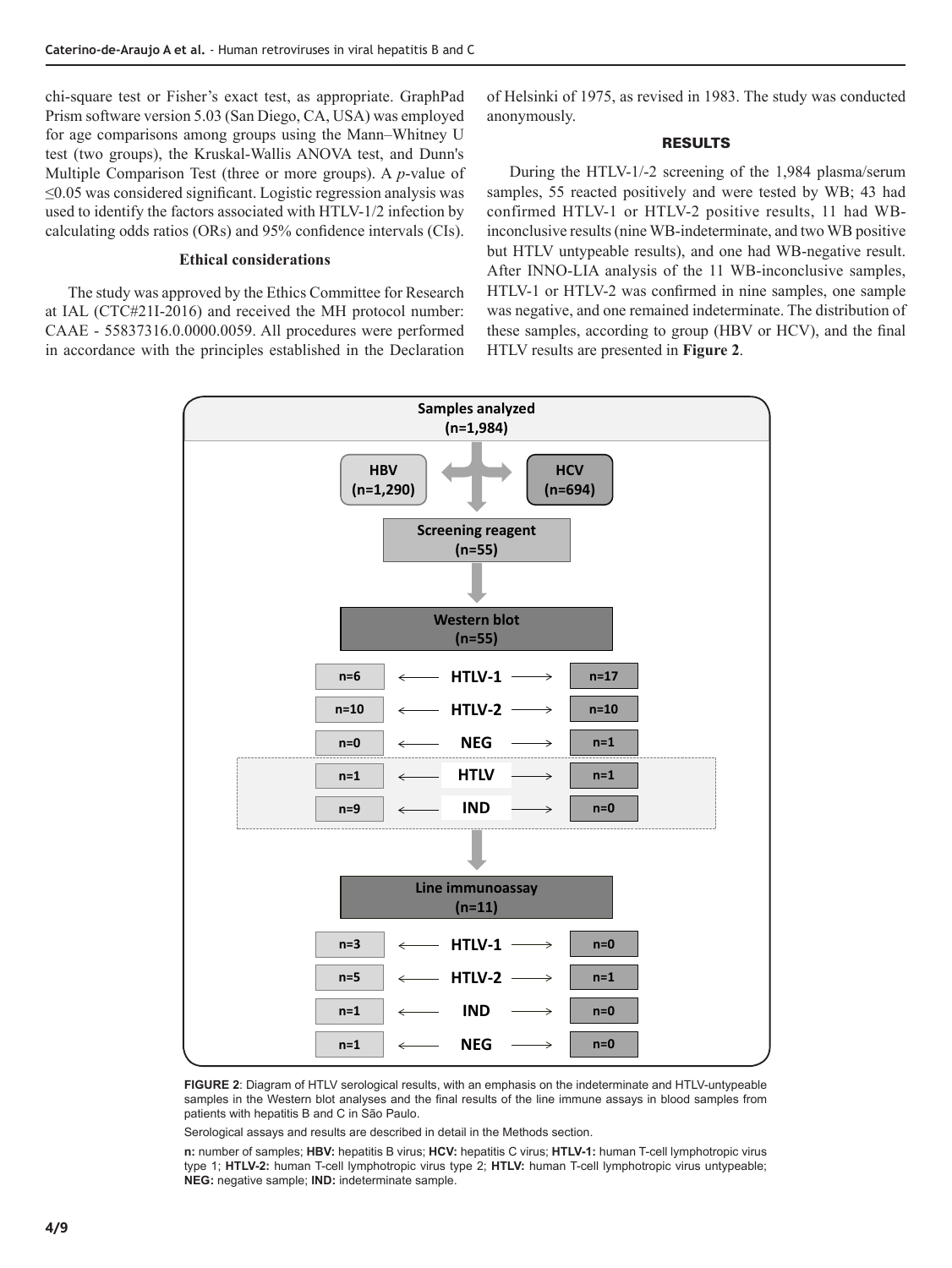Overall, 52 HTLV-positive samples were detected; 26 samples had confirmed HTLV-1 infections (HBV group: 9; HCV group: 17), and 26 samples had confirmed HTLV-2 infections (HBV group: 15; HCV group: 11). The HTLV-1/-2 and HIV serological results in each group (HBV and HCV) are presented in **Table 1**. Briefly, the overall prevalence of HTLV among the 1,290 HBV-infected individuals was 1.9% (0.7% HTLV-1; 1.2% HTLV-2); the corresponding prevalence among the 694 HCV-infected individuals was 4.0% (2.4% HTLV-1; 1.6% HTLV-2). Of the 24 HBV/HTLV-coinfected patients, 58.3% were HIV positive, compared to 8.1% of their HBV-infected counterparts (OR: 15.48 [95% CI: 6.28 – 38.59]). Of 28 the HCV/HTLV-coinfected patients, 53.6% were HIV positive, compared to 12.4% of their HCV-infected counterparts (OR: 7.78 [95% CI: 3.36-18.08]) (**Table 1**).

Three regions of the state of São Paulo that sent samples to the IAL accounted for the positive HTLV-1/-2 results. In the HBVinfected individuals, 2.4% came from the east region, 1.8% came from the metropolitan area of São Paulo city, and 1.8% came from São Paulo city. In the HCV-infected individuals, 4.7%, 3.2%, and 3.8% came from the regions described for HBV, respectively.

According to sex, there were more males in both groups of this study (HBV: 53.3%; HCV: 56.3%), with a relationship between males and females close to 1.0 in the HBV-infected and HCVinfected patients (**Figure 3**). However, when sex was compared among groups (HIV- and/or HTLV-coinfected), the male to female ratios increased in the following coinfection groups: 3.8 in the HBV/ HIV group  $(p<0.0001)$ , 1.7 in the HBV/HTLV group  $(p=0.257)$ , 6.2 in the HCV/HIV group ( $p$ <0.0001), and 3.7 in the HCV/HTLV group (*p*=0.004). The number of individuals in each group and the percentage of patients according to sex are depicted in **Figure 3**. In addition, these results suggest that men were more likely to have an HIV infection concurrently with hepatitis B or C (OR: 3.65 [95% CI: 2.27-3.65] and OR: 5.91 [95% CI: 3.19-11.12], respectively), and an HTLV coinfection with hepatitis C (OR: 2.95 [95% CI: 1.12-8.23]).

Considering the age of the patients, the median age differed between the HBV-infected and HBV/HTLV-coinfected patients  $(47.0 \text{ vs. } 50.5 \text{ years old}, p=0.0434)$ . The majority of coinfected individuals had ages ranging from 41 to 60 years old, however, most of them were 41 to 50 years (**Figure 4A**). Among the patients with hepatitis C, the median age of the HCV-infected and HCV/HTLV-coinfected individuals was 51.0 years old for both. Although the majority of the HCV/HTLV-coinfected patients were between the ages of 41 and 60 years old, most of them were 51 to 60 years old  $(p=0.046)$ ; this was ten years above the median age of HBV/HTLV-coinfected patients (**Figure 4B**).

## **DISCUSSION**

The current study presents the results of the surveillance of HTLV-1, HTLV-2, and HIV in HBV- and HCV-infected patients by analyzing the serum/plasma samples for HBV and HCV viral load measurements at the central IAL. The results obtained showed a high prevalence of HTLV-1/-2: 1.9% and 4.0% in samples from HBV- and HCV-infected individuals, respectively. These results are similar to the percentages reported in a preliminary study conducted in São Paulo one year before<sup>19</sup>. Curiously, no significant

**TABLE 1:** Serological HTLV-1/-2 and HIV results in blood samples from patients infected with HBV and HCV in São Paulo, Brazil

| Groups                 |              | <b>HBV</b><br>$(n=1,290)$ | <b>HCV</b><br>$(n=694)$ |
|------------------------|--------------|---------------------------|-------------------------|
|                        |              | N(%)                      | N(%)                    |
| $HTLV-1/2a$            | HTLV-1       | 9(0.70)                   | 17(2.4)                 |
|                        | HTLV-2       | 15(1.2)                   | 11(1.6)                 |
|                        | <b>Total</b> | 24 (1.9)                  | 28 (4.0)                |
| <b>HIV<sup>b</sup></b> | <b>HIV</b>   | 105(8.1)                  | 86 (12.4)               |
|                        | HIV/HTLV-1   | 3(0.2)                    | 5(0.7)                  |
|                        | HIV/HTLV-2   | 11(0.9)                   | 10(1.4)                 |
|                        | <b>Total</b> | 119 (9.2)                 | 101 (14.5)              |

**n:** number of analyzed samples; **<sup>a</sup> :** results obtained by enzyme immunoassay (Murex HTLV-I/II, Diasorin, UK) and confirmed by Western blot (HTLV BLOT 2.4, MP Biomedicals, Asia Pacific Pte Ltd.) and/or line immunoassay (INNO-LIA HTLV-I/II, Fujirebio, Europe N. V, Belgium); **b:** results obtained by enzyme immunoassay (Murex HIV Ag/Ab Combination, Diasorin, UK); **HTLV-1/2:** human T-cell lymphotropic virus type 1 and 2; **HIV:** human immunodeficiency virus.

differences were found in the HTLV-1/2 positive results according to the geographic regions or the services that sent the samples to the IAL for analysis. The same services and regions accounted for the positive HTLV-1/2 results in both the HCV- and HBV-infected individuals. The percentages of HTLV-1/2 detected herein were of concern as they were similar to those detected in an HTLV-endemic area (1.8%)<sup>20</sup> and in populations with HIV/AIDS from São Paulo  $(3.1\% \text{ to } 4.2\%)$ <sup>21-23</sup>.

Indeed, the present study showed the difficulty of confirming and discriminating HTLV-1 and HTLV-2 using the WB assay (HTLV Blot 2.4). This finding is also concerning as HTLV-1 and HTLV-2 seem to influence hepatic disease outcomes differently. Once more, the LIA was identified as the best assay for confirming HTLV-1/2 infections in such patients; the same finding was previously detected for patients with HIV/AIDS in São Paulo<sup>23,24</sup>. Curiously, in this study, the majority of samples with WB-inconclusive results were from HBV-infected individuals, and they were confirmed as HTLV-2-infected with the LIA. Corroborating these data, difficulties in confirming the infection status of (mostly) HTLV-2 using the WB assay had been previously described by us since the 1990s, when the infections were confirmed through molecular assays (PCR, RFLP-PCR, and  $qPCR$ )<sup>25-29</sup>.

Interestingly, although the WB assays have improved over time, the number of WB-inconclusive results in Brazilian blood samples currently remains. In addition, they include samples from high-risk populations (HIV-, HBV-, and HCV-infected individuals), and samples of HTLV isolated from the outpatient clinics in HTLV-1 endemic areas<sup>24,30</sup>. Thus, the low sensitivity of the WB assay is persistent with Brazilian blood samples; it is not limited to at-risk individuals in Brazil. The high cost of the LIA was not conducive its use in routine testing at public health laboratories in Brazil; however, this has changed recently as the costs of WB and LIA have become quite similar in the country.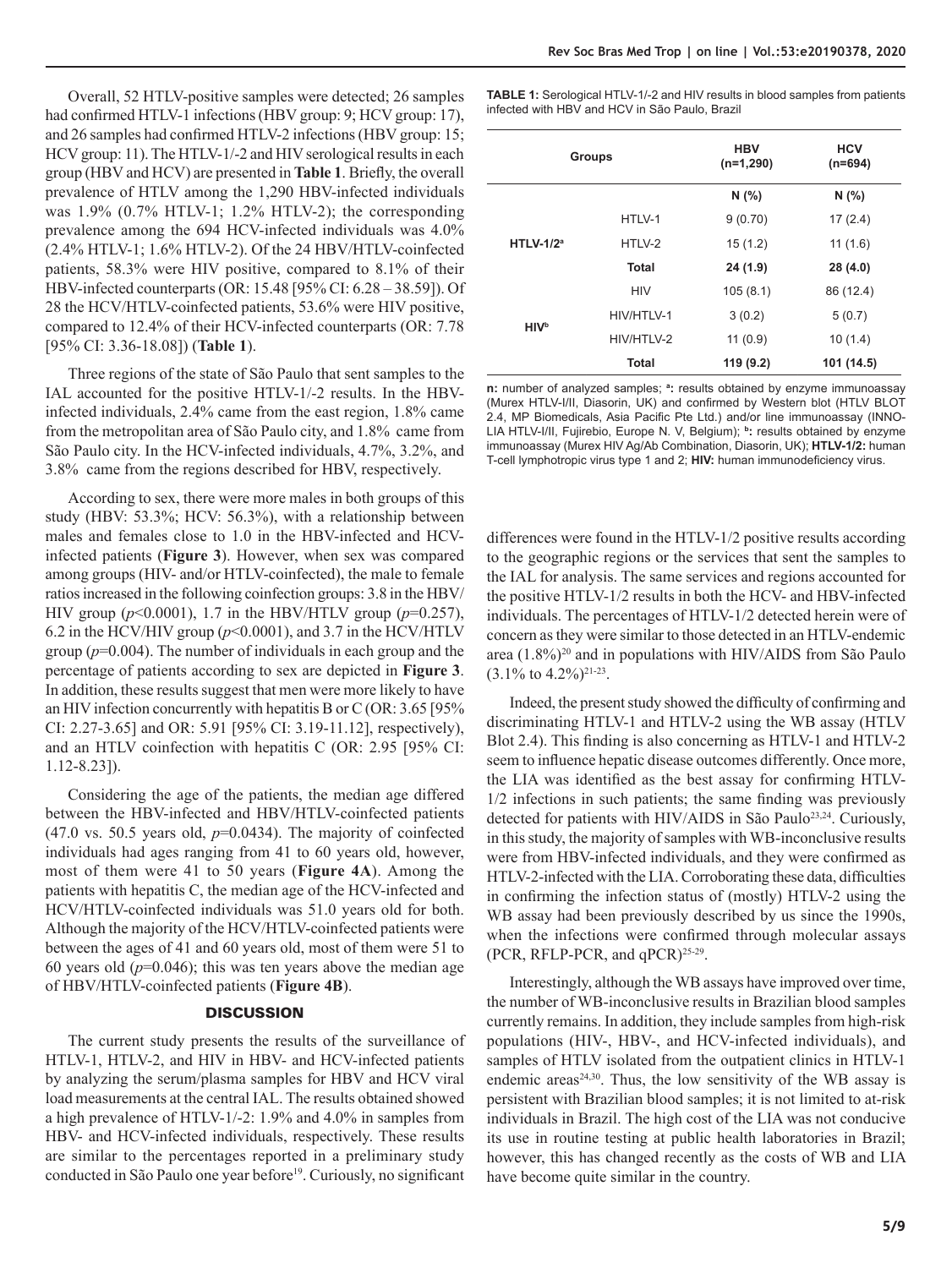

**FIGURE 3**: The number and percentage of patients with hepatitis B (**A**) and hepatitis C (**B**) whose blood samples were analyzed for HTLV-1/2- and HIV-coinfections, according to serological results and sex.

Serological assays and results of HTLV-1, HTLV-2, and HIV are described in detail in the Methods section.

**HBV:** hepatitis B virus; **HBV/HIV:** hepatitis B virus and human immunodeficiency virus coinfection; **HBV/HTLV:** hepatitis B virus and human T-cell lymphotropic virus coinfection; **HBV/HTLV-1:** hepatitis B virus and human T-cell lymphotropic virus type 1 coinfection; **HBV/HTLV-2:** hepatitis B virus and human T-cell lymphotropic virus type 2 coinfection; **HCV:** hepatitis C virus; **HCV/HIV:** hepatitis C virus and human immunodeficiency virus coinfection; **HCV/HTLV:** hepatitis C virus and human T-cell lymphotropic virus coinfection; **HCV/HTLV-1:** hepatitis C virus and human T-cell lymphotropic virus type 1 coinfection; **HCV/HTLV-2:** hepatitis C virus and human T-cell lymphotropic virus type 2 coinfection.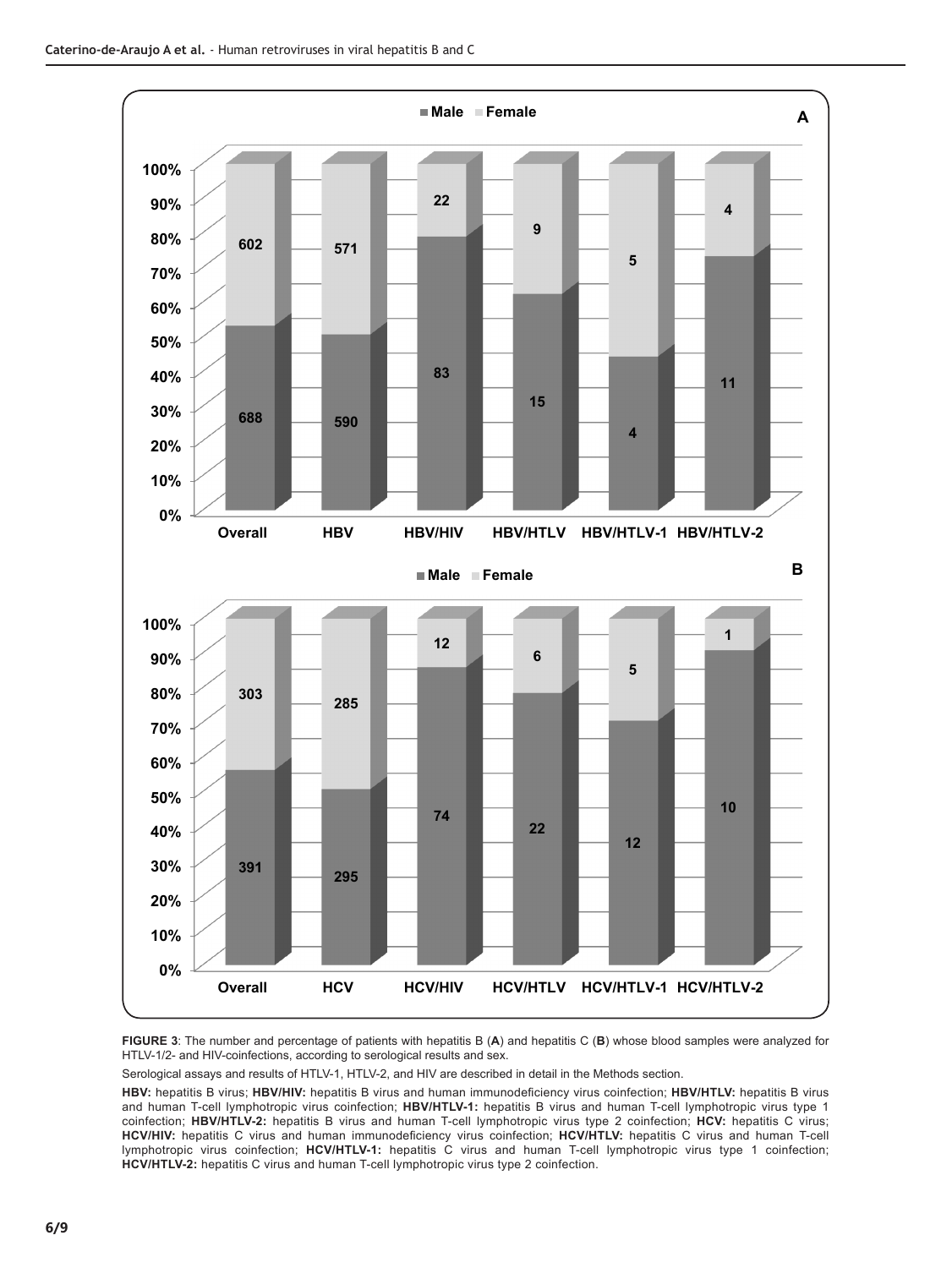

**FIGURE 4**: Percentages of HBV-infected and HBV/HTLV-1/2-coinfected patients (**A**) and HCV-infected and HCV/HTLV-1/2 coinfected patients (**B**), according to age group.

**HBV:** hepatitis B virus; **HBV/HTLV:** hepatitis B virus and human T-cell lymphotropic virus coinfection; **HCV:** hepatitis C virus; **HCV/HTLV:** hepatitis C virus and human T-cell lymphotropic virus coinfection.

Another important finding that emerged from the present study was the increased risk of HIV infection in HBV/HTLV- (OR: 15.48) and HCV/HTLV-coinfected patients (OR: 7.73). In fact, when the blood samples from HBV- and HCV-infected individuals were tested for HIV infection, 9.2% and 14.5% were positive, respectively. This was somewhat above the percentages (7.9% and 8.9%, respectively), in HBV- and HCV-infected individuals reported by the southeast region to the Brazilian MH (2018)<sup>15</sup>. These percentages, however, contrast with the high percentages of HIV infection detected in the HBV/HTLV- and HCV/HTLV-coinfected

individuals in this study (58.3% and 53.6%, respectively). These percentages led us to suppose that these individuals could acquire HBV and HCV, as well as HTLV-1/2 and HIV, at the same time, via the same route of transmission. At present, the main routes of HTLV-1/2 transmission in Brazil are the vertical route, through breastfeeding newborns for longer than six months, and the sexual route, through unprotected sexual intercourse<sup>31-33</sup>. The parenteral routes (e.g., blood transmission, solid organ and cell transplantation, and intravenous drug use [IDU]), have been less frequent since some public health policies were adopted in Brazil. For instance,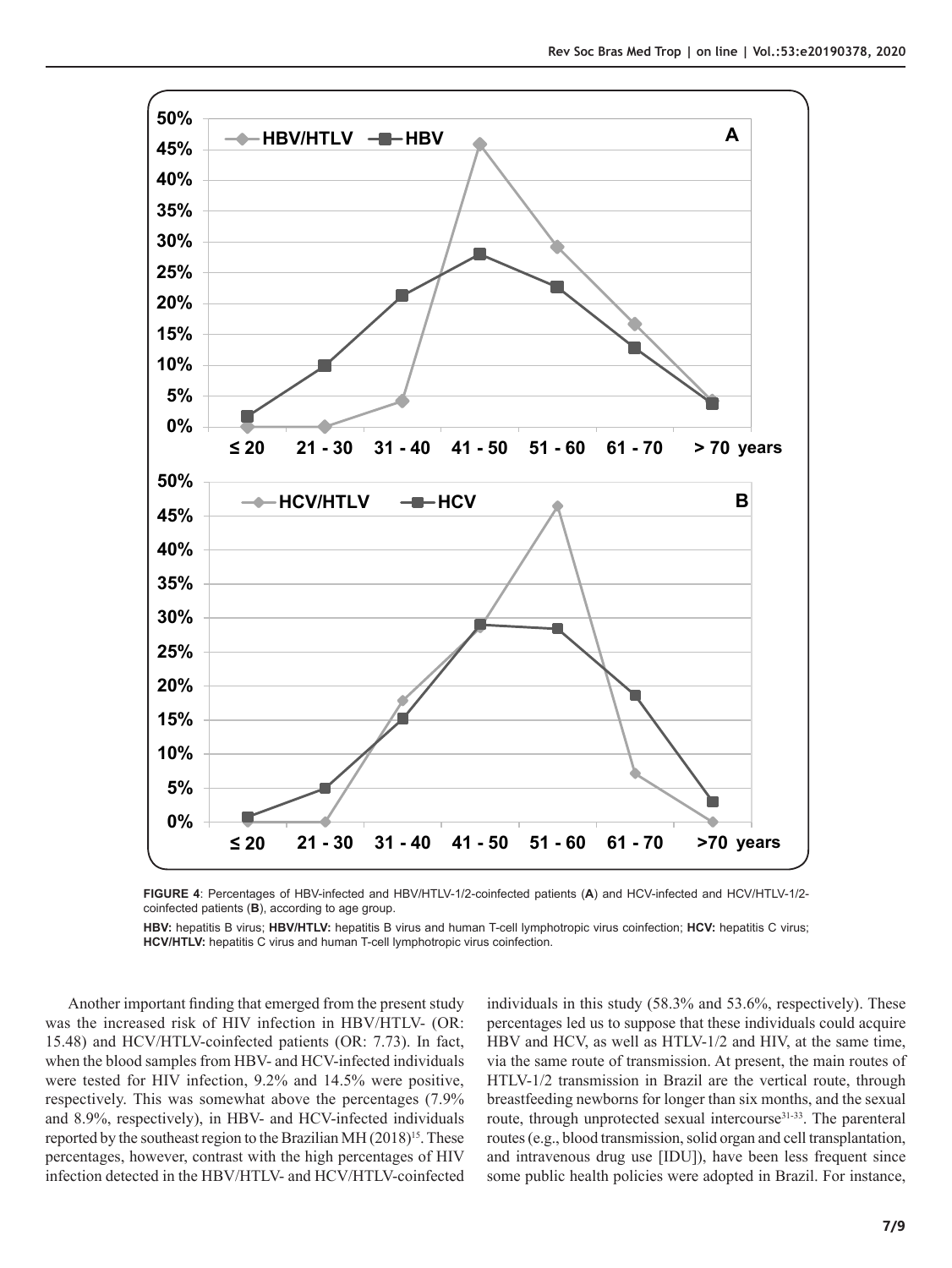HTLV-1/2 serology has been mandatory in blood banks in Brazil since 199334. Further, serology for donors and recipients of solid organs and hematopoietic cell transplants has been required since 200935. The harm reduction program, adopted by the Brazilian MH for HIV, provides sterile needles and syringes to intravenous drug users<sup>36</sup>. These initiatives contributed to a reduction in retrovirus transmission. However, HTLV serology is not compulsory for pregnant women in antenatal care; this is a contradiction, as since 2009, the MH recommends that mothers infected with HTLV-1/2 avoid breastfeeding<sup>37</sup>.

In the present study, although we did not know the routes of viral transmission or the temporal order of the infections, we could speculate that transmissions occurred mostly through parenteral routes. Prior to laboratory testing being commercially available, and HIV and HBV serology (1988) and HTLV and HCV serology (1993) became mandatory in blood banks throughout Brazil<sup>34,38</sup>. We suspect that infection occurred mostly when IDU was more frequent in this country, as previously described<sup> $21,25,26,36$ </sup>. Corroborating this hypothesis, there was a predominance of HBV/HTLV- and HCV/HTLV-coinfected patients who were older males, with significant differences compared to their HBV- and HCV-infected counterparts. Conversely, these findings could not exclude the possible acquisition of such viruses sequentially through the sexual route as there was a 10-year difference in the common ages of HBV/HTLV- (41 to 50 years) and HCV/HTLV-coinfected (51 to 60 years) individuals. Additionally, HBV is typically considered a sexually transmitted infection, while HCV is predominantly acquired parenterally<sup>15</sup>.

Another important point that emerged from the present study is that, while both HTLV-1 and HTLV-2 were detected in HBV- and HCV-infected patients, there were more HTLV-2 cases in the HBVinfected individuals, and more HTLV-1 cases in the HCV-infected individuals. Whether these findings were beneficial or not, regarding the hepatitis B and hepatitis C outcomes, remains to be determined.

This study had one major limitation. The results obtained could not allow us to determine the precise prevalence of HTLV-1/2 in this state for the several reasons. First, it was a cross-sectional/transversal study that employed samples from patients who were initiating treatment for hepatitis B and C or who were in follow-up. Second, the samples came mostly from the east region of the state of São Paulo; as such, they may not be generalizable to the rest of the state.

In conclusion, HTLV-1 and HTLV-2 were confirmed to be prevalent in individuals with viral hepatitis B and C in São Paulo. We are now investigating the HBV and HCV viral loads and clearance data from these patients to enhance the information concerning this matter. This will better assist physicians in performing accurate patient follow-ups. Confirming the virological prognostic values of these infections may help convince the Brazilian MH to add HTLV-1/2 serology to the battery of tests used in the follow-up of patients with viral hepatitis B and C.

# ACKNOWLEDGMENTS

The authors thank Mirthes Ueda for the helpful comments.

# AUTHORS' CONTRIBUTION

**ACA:** contributed to the study conception and design, and wrote the manuscript; **MFL and RCM:** provided samples for analysis and collected epidemiological data from patients; **KRC, TVP and RXS:** performed the lab experiments; **KRC:** created the Figures; **ACA and KRC:** analyzed the data. All authors have read the paper and approved the final version.

# CONFLICT OF INTEREST

The authors declare that they do not have any commercial (or other associations) to the funding sources reported that might pose a conflict of interest.

## FINANCIAL SUPPORT

This study was supported by grants from Fundação de Amparo a Pesquisa de São Paulo (FAPESP; AP # 2016/03654- 0), Coordenadoria de Controle de Doenças da Secretaria de Estado da Saúde de São Paulo (CCD-SES/SP), Coordenação de Aperfeiçoamento de Pessoal de Nível Superior (CAPES), and Instituto Adolfo Lutz (IAL). ACA received PD support from Conselho Nacional de Desenvolvimento Científico e Tecnológico (CNPq; PD # 302661/2015-8). KRC and RXS hold doctoral and master fellowships, respectively, supported by CAPES # 001. TVP holds graduate fellowship support from CNPq (PIBIC # 145095/2018-5).

## REFERENCES

- 1. Gessain A & Cassar O. 2012. Epidemiological aspects and world distribution of HTLV-1 infection. Front Microbiol. 2012;3:338.
- 2. Proietti FA, Carneiro-Proietti ABF, Catalan-Soares BC, Edward L Murphy EL. Global epidemiology of HTLV-I infection and associated diseases. Oncogene. 2005;24:6058-68.
- 3. Brites C, Alencar R, Gusmão R, Pedroso C, Netto EM, Pedral-Sampaio D, et al. Co-infection with HTLV-1 is associated with a shorter survival time for HIV-1-infected patients in Bahia, Brazil. AIDS. 2001;15:2053- 5.
- 4. Brites C, Sampaio J, Oliveira A. HIV/human T-cell Lymphotropic virus coinfection revisited: impact on AIDS progression. AIDS Rev. 2009;11:8-16.
- 5. Marr I, Davies J, Baird RW. Hepatitis B virus and human T-cell lymphotropic virus type 1 co-infection in the Northern Territory, Australia. Int J Infect Dis. 2017; 58:90-5.
- 6. Turpin J, Yurick D, Khoury G, Pham H, Locarnini S, Melamed A, et al. Impact of hepatitis B virus coinfection on human T-lymphotropic virus type 1 clonality in an Indigenous population of Central Australia. J Infect Dis. 2019; 219(4):562-567.
- 7. Castro E & Roger E. Hepatitis C virus/human T lymphotropic virus 1/2 coinfection: regional burden and virological outcomes in people who inject drugs. World J Virol. 2016; 5(2):68-72.
- 8. Kishihara Y, Furusyo N, Kashiwagi K, Mitsutake A, Kashiwagi S, Hayashi J. Human T lymphotropic virus type 1 infection influences hepatitis C virus clearance. J Infect Dis. 2001;184:1114-9.
- 9. Tokunaga M, Uto H, Oda K, Tokunaga M, Mawatari S, Kumagai K. Influence of human T-lymphotropic virus type 1 coinfection on the development of hepatocellular carcinoma in patients with hepatitis C virus infection. Gastroenterol. 2014;49:1567-77.
- 10. Alves FA, Campos KR, Lemos MF, Moreira RC, Caterino-de-Araujo A. Hepatitis C viral load in HCV-mono and HCV/HIV-1, HCV/HTLV-1/-2, and/or HCV/HIV/HTLV-1/-2 co-infected patients from São Paulo, Brazil. Braz J. Infect Dis. 2018; 22(2):123-8.